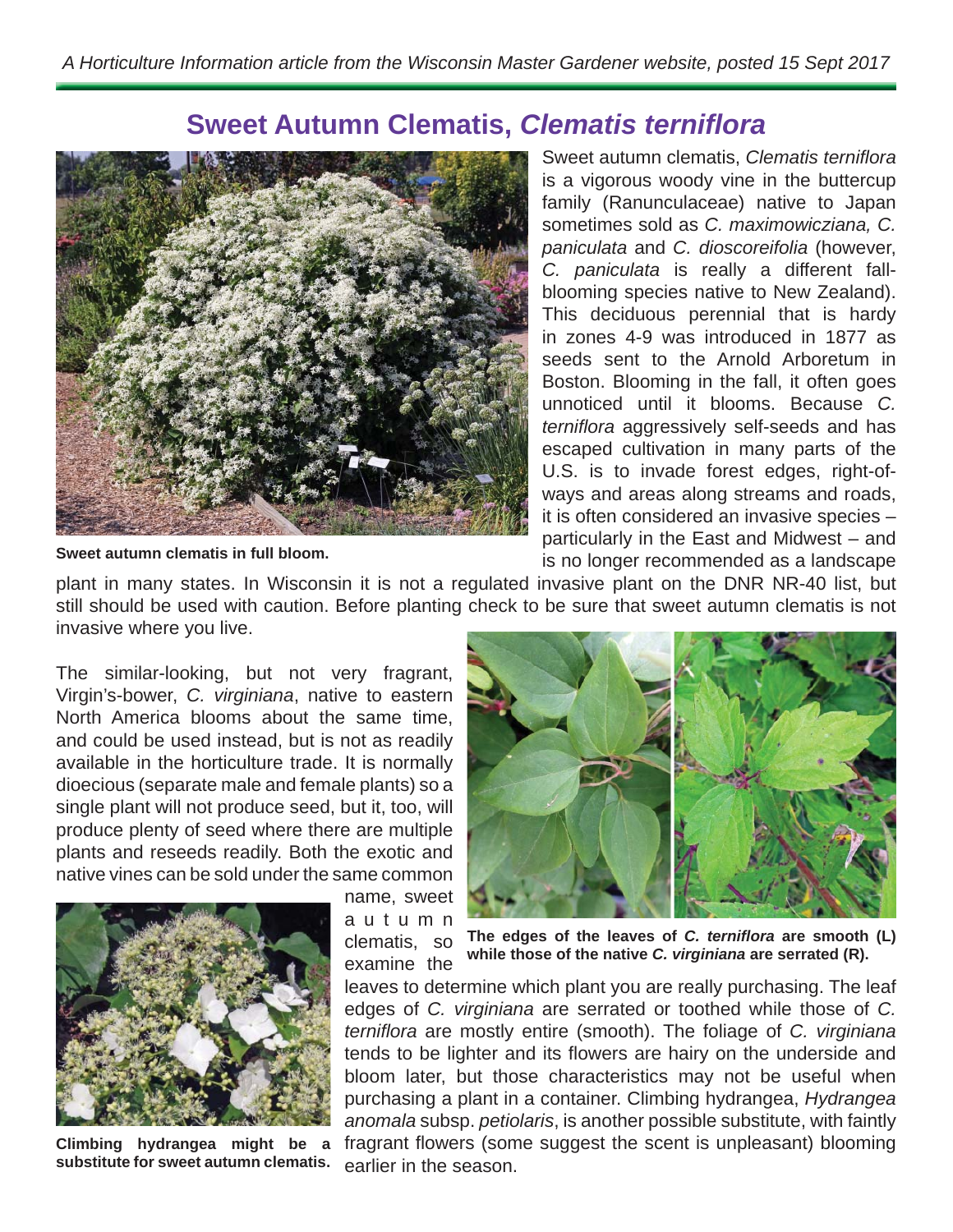*C. ternifl ora* can grow up to 30 feet long, overwhelming everything in its path. The shallowly-grooved stems grow from a tap root, starting out green and developing light brown, longitudinally shredded bark on mature stems. The opposite leaves are a shiny green, with each leathery, pinnately compound leaf having 3-5 oval to elliptic leaflets. The apically round and basally cordate leaflets can be toothed on young plants but are entire when mature. The tendrilous leaf petioles on this twining vine twist around, helping it climb on structures or woody plants.

As the common name suggests, this plant blooms in late summer or fall. By mid-summer tiny buds begin to show and in the upper Midwest start to open typically in August and September. Although the individual star-shaped flowers are only about an inch across, the plant is very florific, with the flowers nearly completely covering the foliage so it is very showy. The numerous fragrant flowers are produced in terminal branching panicles of 3-12 flowers. Each monoecious flower has four pure white, narrow, petal-like sepals, approximately 50 stamens, and 5-10 pistils with long, plumose styles. The flowers are attractive to insects, especially bees and flies.



**Sweet autumn clematis has shiny green foliage with generally three**  leaflets in each compound leaf.



**Sweet autumn clematis is very fl orifi c with many fl owers (L) opening all at once (C). Each star-shaped fl ower has four white sepals and many stamens (R).**

The flowers are followed by silvery plume-like seed heads typical of the genus (the dry fruits are a flattened achene each with a silky-plumose tail) which are dispersed by wind. The mass of fluffy seed heads can be quite ornamental. This plant can self-seed prolifically and the wind can blow the seeds great distances to potentially invade natural areas, so is considered invasive in many places. In colder climates (zones 4 and 5) it does not produce as many volunteers as in warmer locations. To prevent any seeding, cut the entire plant back to about three feet as soon as the flowers fade. **The flowers are followed by plumose seed heads.** 



*Photo by Mark Dwyer, Rotary Botanical Gardens.*